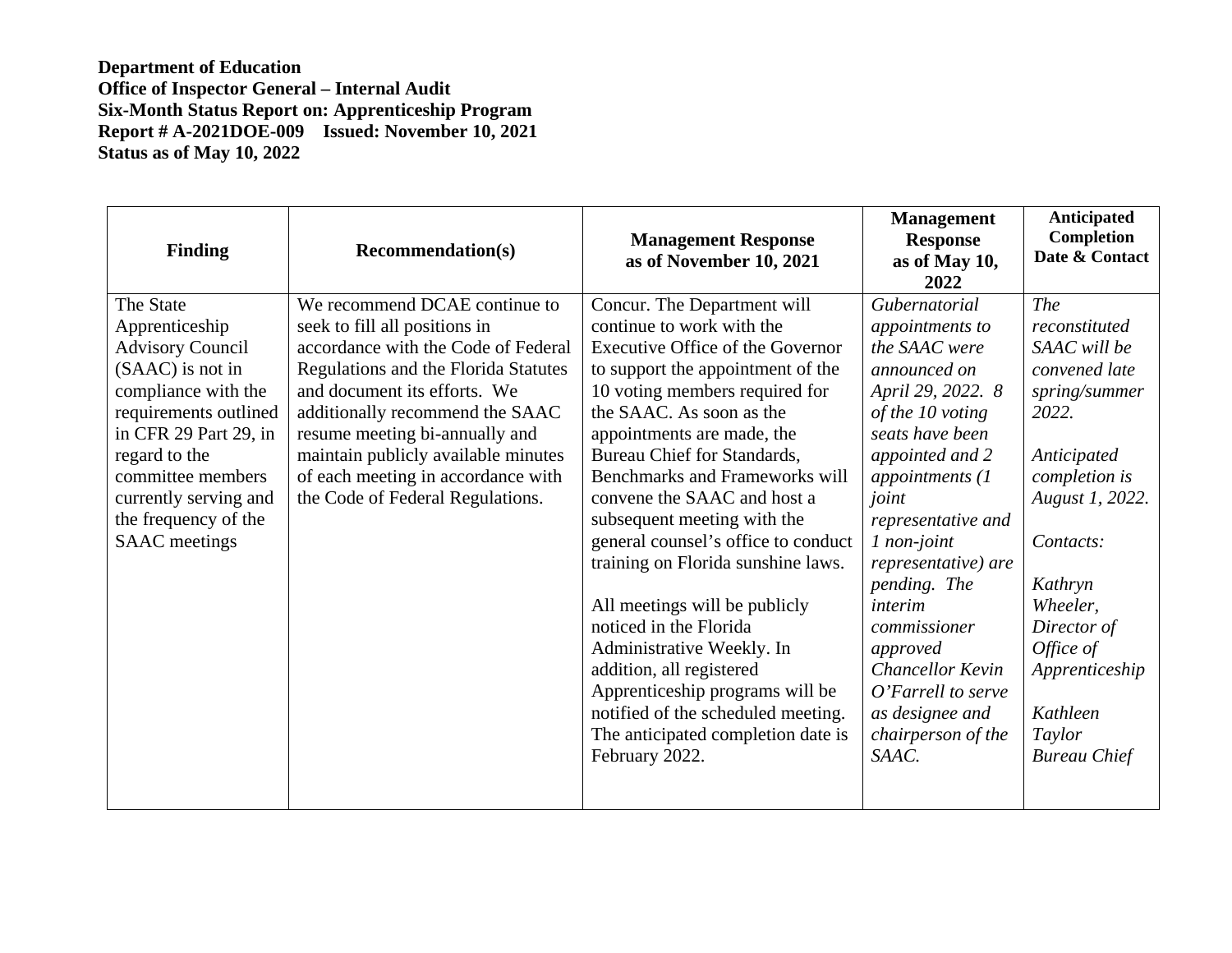| <b>Finding</b> | <b>Recommendation(s)</b> | <b>Management Response</b><br>as of November 10, 2021 | <b>Management</b><br><b>Response</b><br>as of May 10,<br>2022                                                                                                                                                                                 | Anticipated<br><b>Completion</b><br>Date & Contact |
|----------------|--------------------------|-------------------------------------------------------|-----------------------------------------------------------------------------------------------------------------------------------------------------------------------------------------------------------------------------------------------|----------------------------------------------------|
|                |                          |                                                       | In February 2022,<br>the SAAC was<br>convened with the<br>existing members<br>that continued to<br>serve past their<br>term. The meeting<br>was held at Lively<br><b>Technical College</b><br>in Tallahassee. A<br>quorum was not<br>present. |                                                    |
|                |                          |                                                       |                                                                                                                                                                                                                                               |                                                    |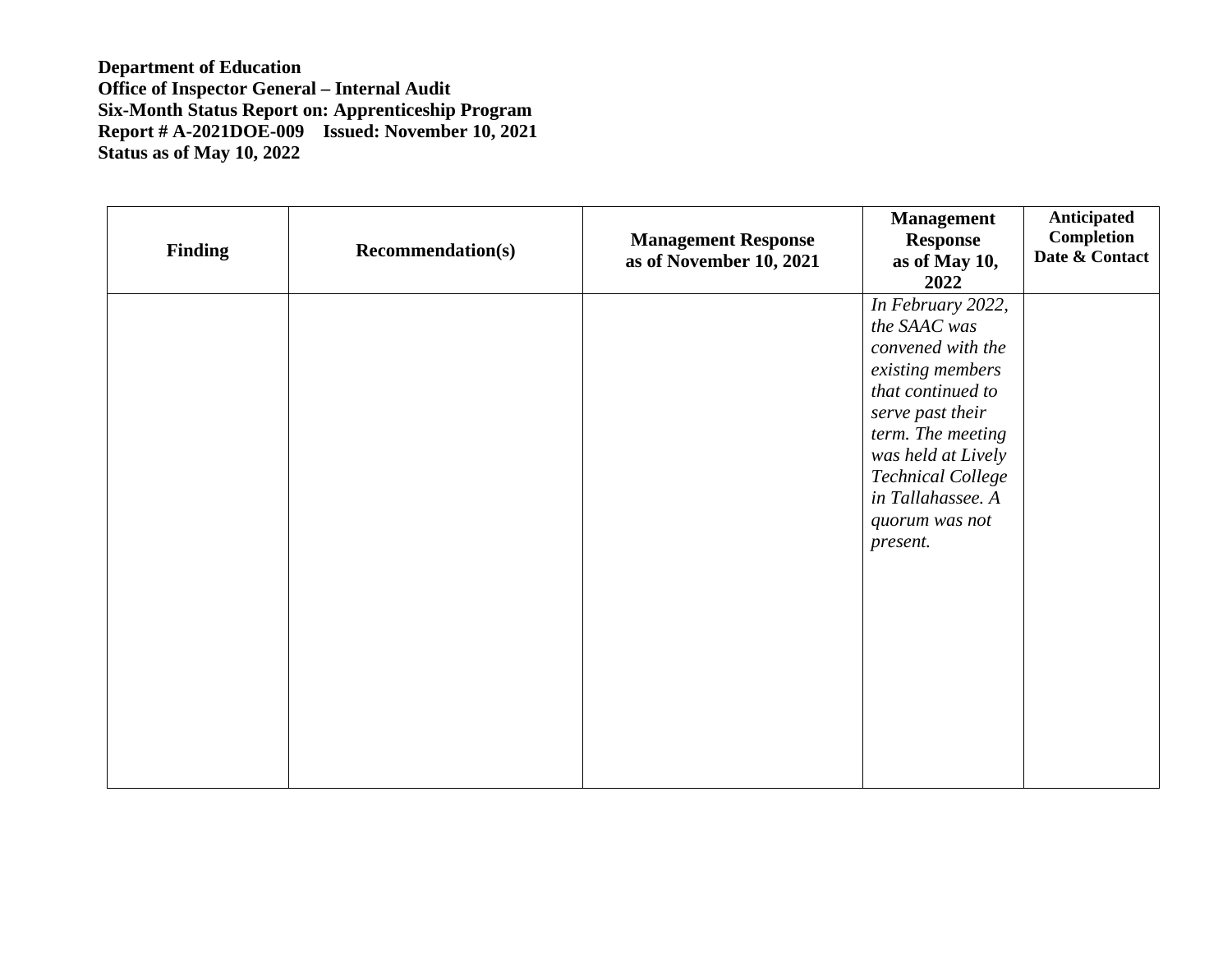| <b>Finding</b>           | <b>Recommendation(s)</b>                | <b>Management Response</b><br>as of November 10, 2021 | <b>Management</b><br><b>Response</b><br>as of May 10,<br>2022 | Anticipated<br>Completion<br>Date & Contact |
|--------------------------|-----------------------------------------|-------------------------------------------------------|---------------------------------------------------------------|---------------------------------------------|
| The Apprenticeship       | We recommend the Apprenticeship         | Concur. The Office of                                 | The corrective                                                | Anticipated                                 |
| Section did not          | Section conduct Provisional Quality     | Apprenticeship (OA) (located in                       | action for this                                               | completion is                               |
| conduct Provisional      | <b>Assurance Assessments and</b>        | the Division's Bureau of                              | finding is still                                              | November 1,                                 |
| <b>Quality Assurance</b> | subsequent Quality Assurance            | Standards, Benchmarks and                             | pending. The                                                  | 2022 to                                     |
| Assessments and          | Assessments in a timely manner as       | Frameworks) will conduct the                          | master PGAA and                                               | accommodate                                 |
| <b>Quality Assurance</b> | required in the Code of Federal         | following steps to achieve full                       | QAA tracker is in                                             | the director                                |
| Assessments at the       | Regulations. To assist the section in   | compliance with both the Code of                      | development. All                                              | who will be                                 |
| frequency outlined in    | ensuring the timeliness of              | <b>Federal Regulation and State</b>                   | programs, dates of                                            | taking                                      |
| Title 29 CFR §29 and     | assessments, the section should         | Board of Education rule:                              | initial registration,                                         | maternity leave                             |
| §30.                     | develop an internal log to track        |                                                       | term of                                                       | in July, August                             |
|                          | quality assurance activities. The       | Build master PQAA and                                 | apprenticeship                                                | and September                               |
|                          | log, at minimum, should include all     | QAA tracking system that                              | (aka length of                                                | of 2022.                                    |
|                          | the registered programs, date of        | contains the fields                                   | training cycle) for                                           |                                             |
|                          | registration, length of training cycle, | recommended by the IG's                               | each associated                                               | Contacts:                                   |
|                          | date of the completed PQAA, date        | office. The target                                    | occupation have                                               |                                             |
|                          | of the last completed QAA, date of      | completion date is                                    | been placed in the                                            | Kathryn                                     |
|                          | the completed EEO Compliance            | December 15, 2022.                                    | draft workbook.                                               | Wheeler,                                    |
|                          | Reviews, and the next QAA due           |                                                       | Content specific to                                           | Director of                                 |
|                          | date. This practice would allow for     | Prioritize the immediate<br>2.                        | PQAAs/QAAs have                                               | Office of                                   |
|                          | continuity of work if there is a        | scheduling of overdue                                 | not yet been                                                  | Apprenticeship                              |
|                          | change in personnel. We                 | PQAA and QAAs of any                                  | populated.                                                    |                                             |
|                          | additionally recommended the            | registered program in                                 |                                                               | Kathleen                                    |
|                          | Apprenticeship Section conduct a        | conjunction with                                      |                                                               | Taylor                                      |
|                          | comprehensive assessment of their       | <b>Apprenticeship Training</b>                        |                                                               | <b>Bureau Chief</b>                         |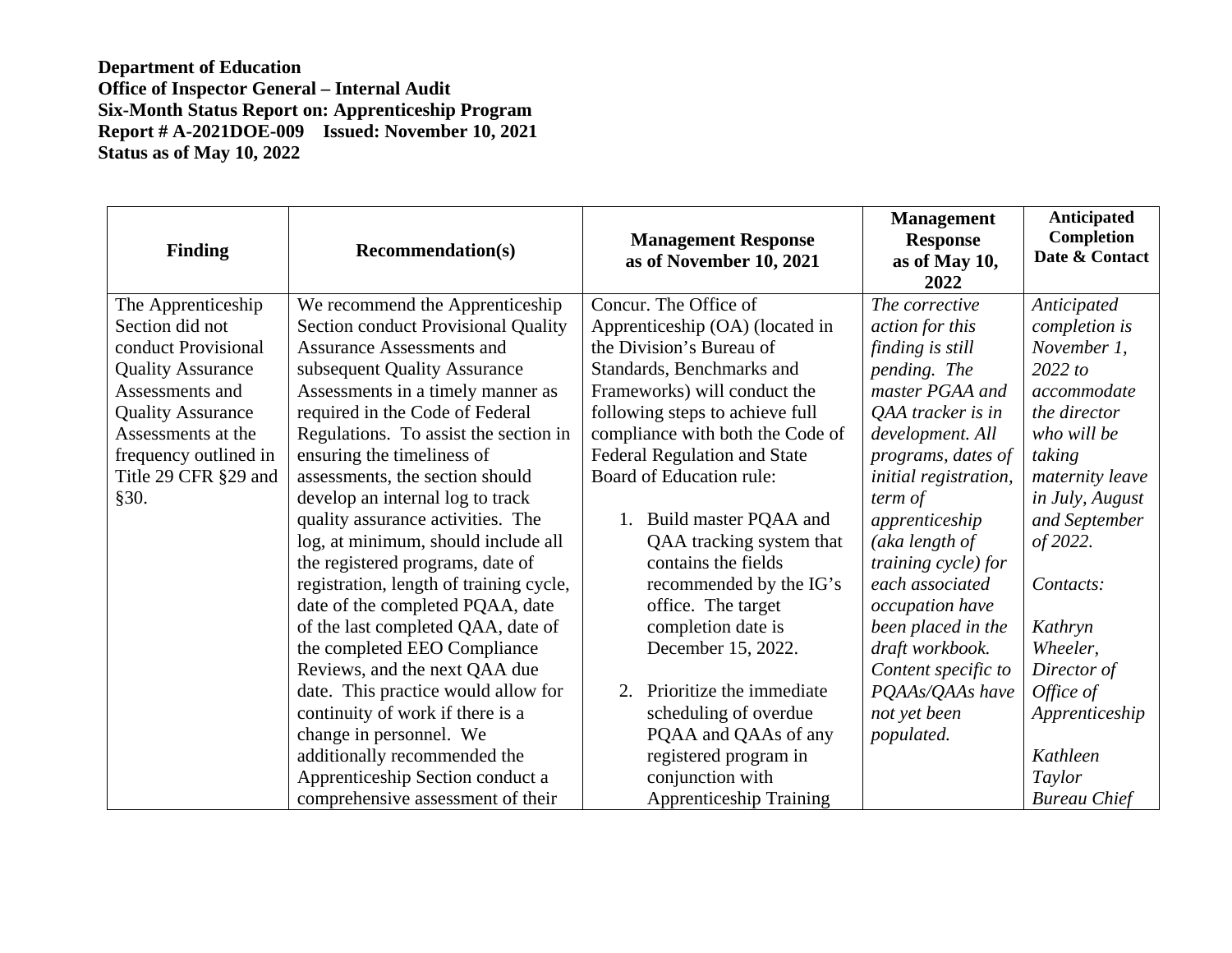| <b>Finding</b> | <b>Recommendation(s)</b>              | <b>Management Response</b><br>as of November 10, 2021 | <b>Management</b><br><b>Response</b><br>as of May 10,<br>2022 | <b>Anticipated</b><br><b>Completion</b><br>Date & Contact |
|----------------|---------------------------------------|-------------------------------------------------------|---------------------------------------------------------------|-----------------------------------------------------------|
|                | programs to document the dates of     | Representatives with a                                | <b>USDOL OA</b>                                               |                                                           |
|                | the last completed assurance reviews  | tentative target completion                           | released new                                                  |                                                           |
|                | and ensure quality assessments are    | of March 31, 2022 for any                             | guidance related                                              |                                                           |
|                | conducted in the timeframes           | overdue program. Of the                               | to the QAA system                                             |                                                           |
|                | required by the CFR.                  | programs overdue for                                  | in December 2021                                              |                                                           |
|                |                                       | either a PQAA or QAA,                                 | and OA has                                                    |                                                           |
|                | We recommend the department           | programs with registered                              | communicated                                                  |                                                           |
|                | ensure the documentation of           | apprentices will be                                   | with the new                                                  |                                                           |
|                | assurance and compliance reviews      | scheduled first followed by                           | apprenticeship                                                |                                                           |
|                | submitted to headquarters is          | overdue programs that do                              | director and will                                             |                                                           |
|                | consistent, as this serves as the     | not have registered                                   | organize a 3 day                                              |                                                           |
|                | program's official file. The quality  | apprentices.                                          | virtual training for                                          |                                                           |
|                | assurance assessment file             |                                                       | the entire state                                              |                                                           |
|                | maintained at the department should,  | In addition, the OA will document                     | apprenticeship                                                |                                                           |
|                | at minimum, include a copy of the     | revised processes in the ATR                          | staff to take place                                           |                                                           |
|                | RAPIDS entry page; the                | manual and will develop a separate                    | in June 2022                                                  |                                                           |
|                | <b>Apprenticeship Program Quality</b> | training guide on the PGAAs and                       |                                                               |                                                           |
|                | Assessment form, the QAA-Final        | QAAs. Furthermore, the Bureau                         | Upon completion                                               |                                                           |
|                | outcome letter, and documentation     | Chief is requesting that USDOL                        | of the training, the                                          |                                                           |
|                | of any required follow-up. The        | Regional 3 representatives provide                    | <i>internal ATR</i>                                           |                                                           |
|                | records for EEO Compliance            | a comprehensive training to the                       | manual will be                                                |                                                           |
|                | Review, at minimum, should contain    | team in early 2022 on PQAA and                        | updated and the                                               |                                                           |
|                | the EEO checklist, the completed      | QAA best practices.                                   | tracker will be                                               |                                                           |
|                | EEO Compliance Review Guide,          |                                                       | completed and this                                            |                                                           |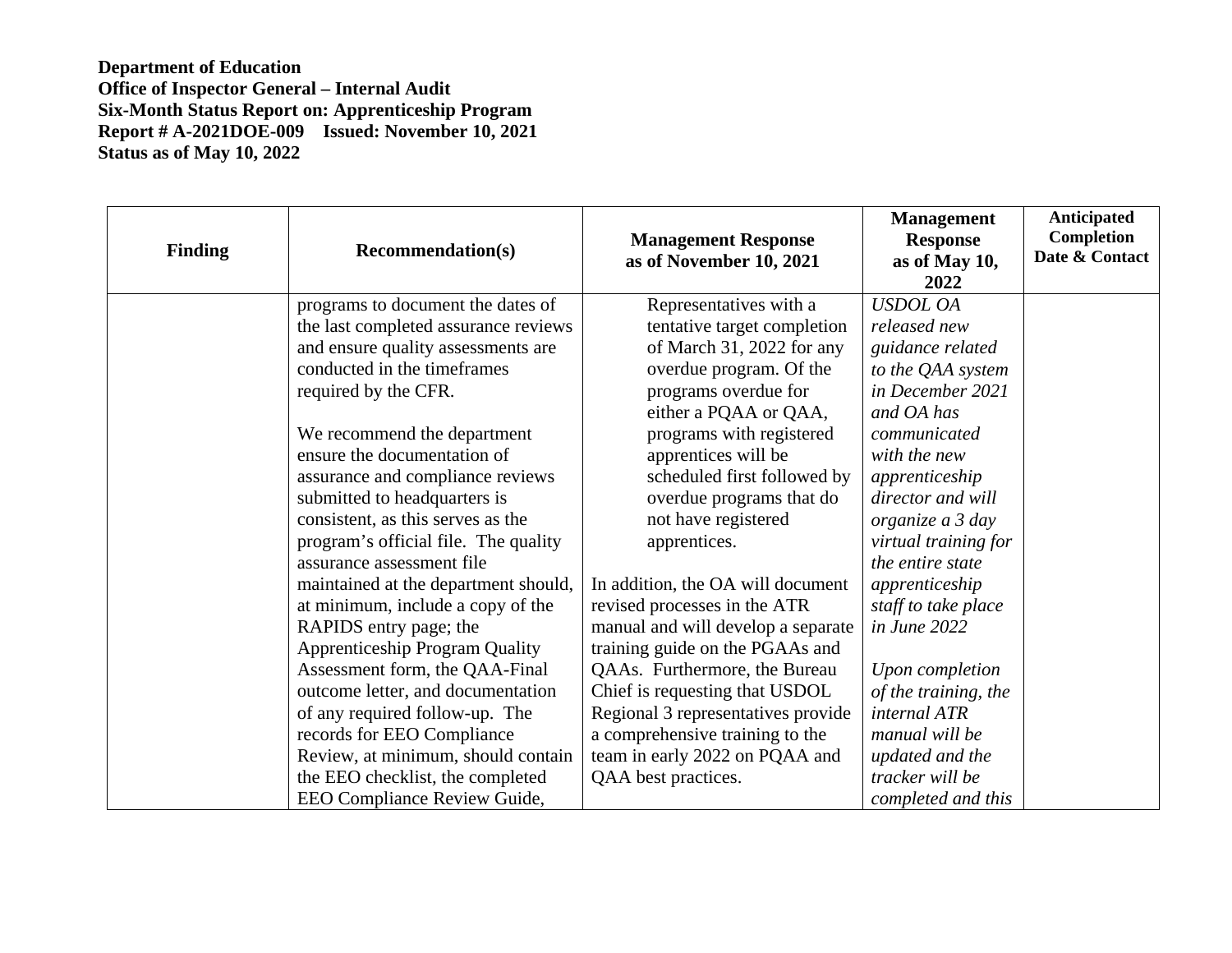| <b>Finding</b> | <b>Recommendation(s)</b>                                                                                                                                                                                                                           | <b>Management Response</b><br>as of November 10, 2021 | <b>Management</b><br><b>Response</b><br>as of May 10,<br>2022                                                                                                                                                                                                                                                                                                                                                                     | Anticipated<br><b>Completion</b><br>Date & Contact |
|----------------|----------------------------------------------------------------------------------------------------------------------------------------------------------------------------------------------------------------------------------------------------|-------------------------------------------------------|-----------------------------------------------------------------------------------------------------------------------------------------------------------------------------------------------------------------------------------------------------------------------------------------------------------------------------------------------------------------------------------------------------------------------------------|----------------------------------------------------|
|                | and a final outcome letter, if<br>separate from the QAA-Final<br>Outcome Letter. Additionally, we<br>recommend the Apprenticeship<br>Section update the ATR manual to<br>require the ATR's to submit<br>assessment documents to the<br>department. |                                                       | function will<br>become<br>centralized and<br>become the<br>responsibility of<br>headquarters.<br>Furthermore a<br>schedule of PQAAs<br>and QAAs utilizing<br>the new manual<br>and templates will<br>be executed. A<br>new director was<br>hired in February<br>2022 to carry out<br>the tasks<br>associated with<br>this finding with<br>support from the<br>Bureau Chief.<br>A digital quality<br>assurance<br>assessment file |                                                    |